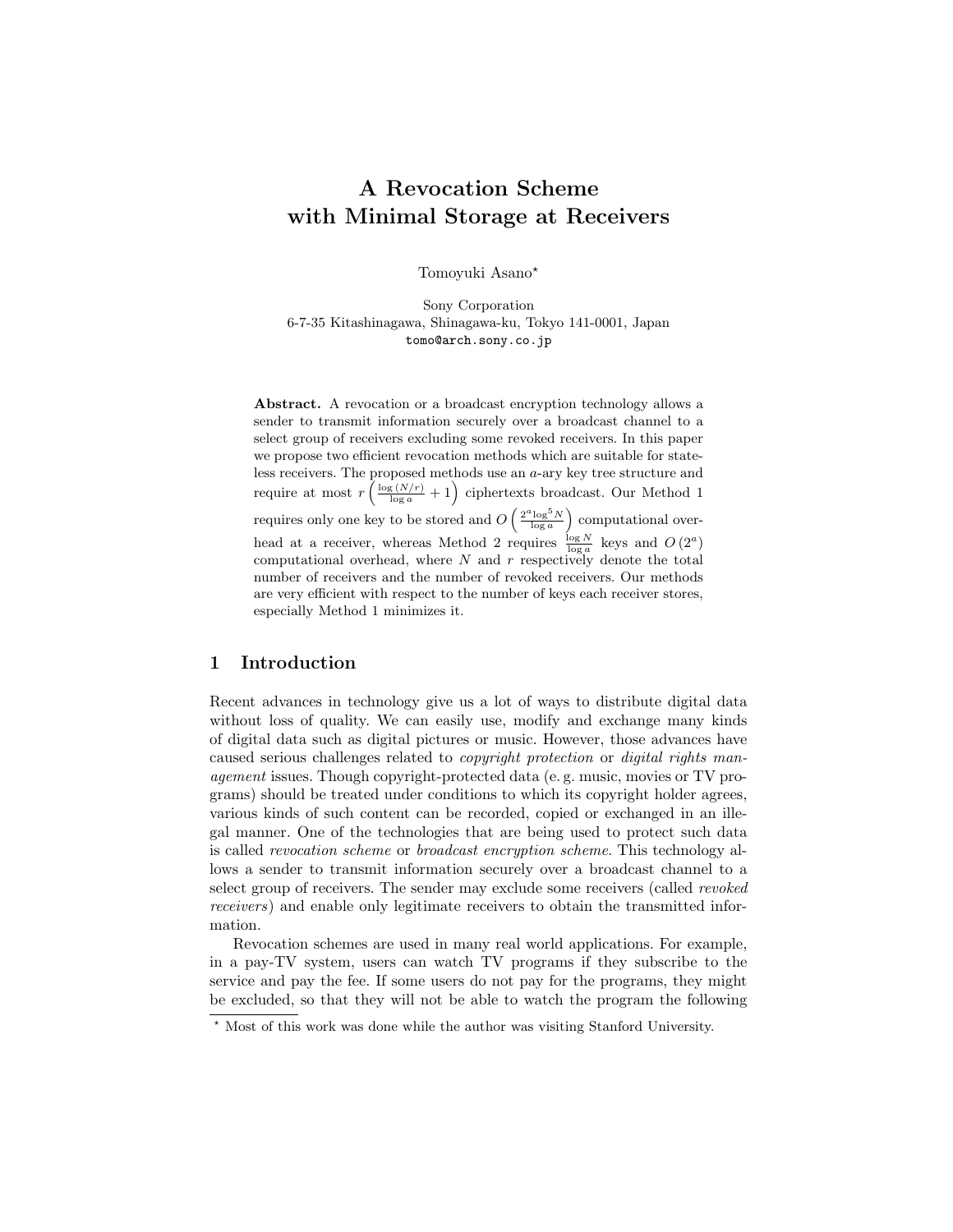month even if they own an appropriate receiver. Other examples are CPPM and CPRM [8] which are systems protecting copyrighted content stored on prerecorded or recordable media from unauthorized copying. In these systems only compliant receivers (i. e. players or recorders) that are manufactured under a certain license contract can retrieve secret information (called session key) from a medium using their receiver keys. The session key is required for decryption or encryption of the content file stored on the medium. If it is found that there is a receiver which does not obey the license contract this receiver will be revoked, and as a result it will no longer be able to retrieve the session keys distributed after the revocation.

For general receivers (e. g. consumer electronics devices), the easiest way to store secret information such as receiver keys is storing it as part of the initial configuration at manufacturing time. Giving a mechanism to receivers for changing keys they store increases the production cost and might also weaken their security. Therefore it is preferable in most cases to assume that receivers can not change their keys. Such receivers are called stateless receivers. As described in [17], typical examples of stateless receivers are off-line devices, such as CD or DVD players. In this paper we propose two efficient revocation methods that are suitable for stateless receivers.

The organization of this paper is as follows. We introduce related work and contributions of this paper in the rest of this section. Section 2 describes two revocation methods proposed in this paper. We discuss the security of our methods in section 3, some techniques and the properties of those methods in section 4. We present a modification of CPPM and CPRM in Section 5. Our results in this paper are summarized in section 6.

#### 1.1 Related Work

As described in the previous section, a revocation scheme or broadcast encryption scheme allows a sender to transmit information securely over a broadcast channel to a select group of receivers. Let  $N$  and  $r$  be the total number of receivers in the system and the number of revoked receivers, respectively. A naive method to implement this scheme is as follows. Assume each receiver owns a unique key. A sender broadcasts secret information encrypted under each of the unique keys owned by the non-revoked receivers. This method requires each receiver to store only one key, but the sender must transmit  $N - r$  ciphertexts. Since a large amount of bandwidth is necessary for large N, this method is not suitable for applications where the bandwidth for such data is restricted.

There exists another naive method where the size of the broadcast message is minimized. We call it the Power Set Method. The method defines a power set of N receivers, i.e.  $\{S_{b_1b_2...b_i...b_N}\}$  where  $b_i \in \{0,1\}$ . Each  $b_i$  indicates whether or not a receiver i belongs to a subset  $S_{b_1b_2...b_i...b_N}$ . It assigns a subset key for each subset and gives the subset key to receivers which belong to the subset. To send secret information to an arbitrary group of receivers, a sender chooses a subset where  $b_i = 1$  only for selected receivers i, encrypts the information with a subset key corresponding to the subset, and broadcasts the ciphertext.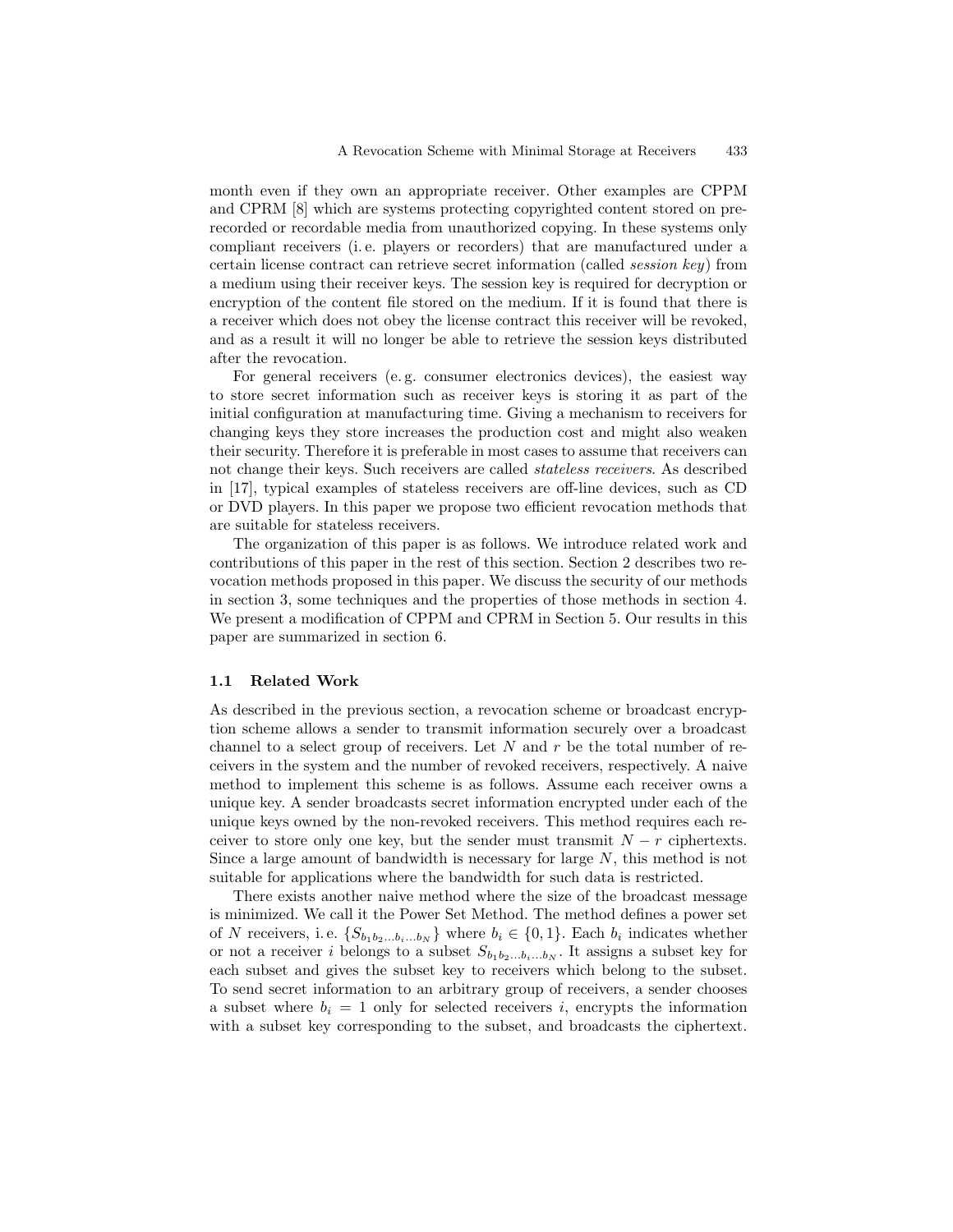This method requires the sender to broadcast only one ciphertext, while each receiver needs to store  $2^{N-1}$  keys. Hence this method is not suitable for receivers in many applications if  $N$  is large. However, we use this technique in conjunction with a key tree structure in order to reduce the number of ciphertexts which are broadcast in our methods.

The notion of broadcast encryption was introduced by Berkovits [3] and Fiat et al. [10] independently. The main criteria for this technology are the number of ciphertexts (the length of the message) to be broadcast, the number of keys each receiver stores, and the computational overhead at a receiver. Berkovits constructed a broadcast encryption method using a secret sharing scheme [22]. This method requires each receiver to store one key, however the length of the broadcast message is  $O(N)$ . Fiat et al. proposed an r-resilient method which is resistant to a collusion of up to r revoked receivers by combining their 1-resilient methods hierarchically. This method requires message length of  $O(r^2 \log^2 r \log N)$  and the storage of  $O(r \log r \log N)$  at each receiver.

Wallner et al. [24] and Wong et al. [25] independently proposed efficient methods using a logical key tree structure. Their methods define a logical tree and a node key for each node of the tree. Each receiver is assigned to a leaf of the tree and given a set of node keys defined for the nodes on the path from the leaf to the root of the tree. Therefore, each receiver stores  $\log N + 1$  keys, assuming that the system uses a binary tree. All of these keys except one are shared by other receivers. This method revokes one receiver at a time, and updates all keys stored by non-revoked receivers, which have also been owned by the revoked receiver. A sender needs to broadcast  $2 \log N$  ciphertexts and a receiver needs to perform at most  $\log N$  decryptions for this single revocation. If the system needs to revoke r receivers by repeating the single revocation, the sender has to send  $2r \log N$  ciphertexts.

Since the key tree structure has good properties, modifications of the methods of  $[24, 25]$  have been proposed  $[5, 11, 16, 17]$ . Some of them reduce the messages for a single revocation to  $\log N$  by combining the key tree structure with another technique. McGrew et al. [16] used a one-way function, Canetti et al. [5] used a pseudo random generator, and Kim et al. [11] used Diffie-Hellman key exchange scheme [9]. The number of keys a receiver stores remains  $\log N + 1$ , while their methods increase the computational overhead at a receiver, namely, each receiver needs to perform the computation of such a technique at most  $\log N$ times. Similar to their original methods, they assume non-stateless receivers, i. e. receivers have a capability to change their keys.

If receivers are not stateless, they can store keys (e. g. shared keys established among the sender and a group of receivers) given at time  $t_1$  and use them at time  $t_2$  (where  $t_1 < t_2$ ) to obtain the current session key. This may contribute to reduce the size of the broadcast. On the other hand, stateless receivers can store only the keys given at the initial stage such as manufacturing time. Hence every broadcast message must contain enough information to enable non-revoked receivers to obtain the current session key using their initial receiver keys.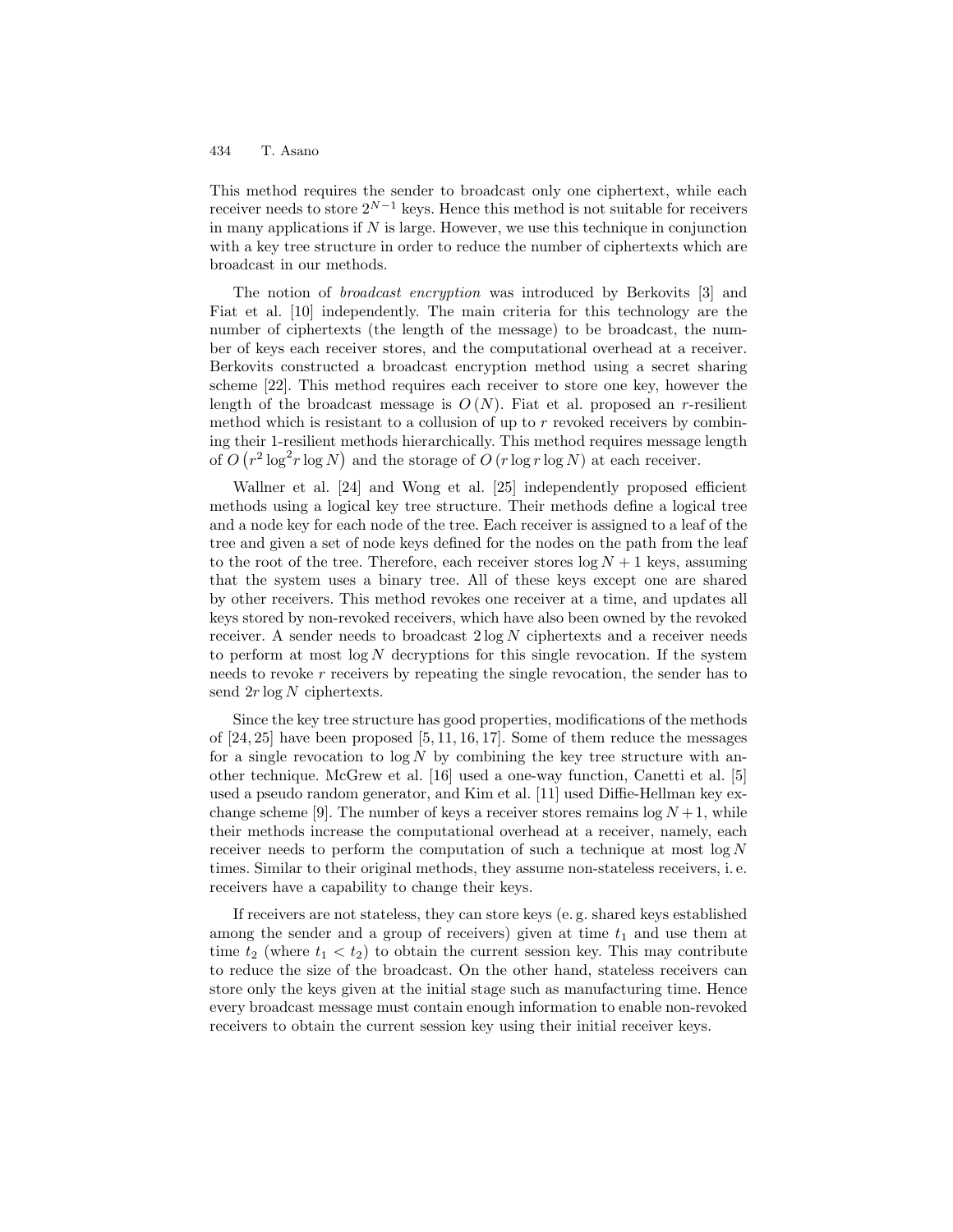Kumar et al. [13] proposed revocation methods using error correcting codes. In their methods only non-revoked receivers can correct the error in the broadcast message and retrieve the secret information. Their construction based on polynomials requires messages of  $O(r \log N)$  broadcast and storage of  $O(r \log N)$ at a receiver, and their construction based on algebraic-geometric codes requires message of  $O(r^2)$  and  $O(r \log N)$  storage overhead. The latter construction is interesting because the length of the message is independent of the number of total receivers.

Anzai et al. [2] and Naor et al. [18] independently proposed other methods using a secret sharing scheme. The main advantage of their methods is the size of storage at receivers. Their methods require receivers to store an element in a certain group. On the other hand, the methods require  $O(w)$  messages broadcast and  $O(w)$  exponentiations performed at a receiver, where w is the upper bound of the number of revoked receivers in the system which is fixed in advance. In other words, if we set the system resistant to a collusion of any number of revoked receivers then  $O(N)$  messages and  $O(N)$  exponentiations are required, regardless of the number of receivers actually revoked. Matsuzaki et al. [15] modified their method to reduce the computational overhead at a receiver to two modular exponentiations.

CPPM and CPRM [8] are methods for protection of copyrighted content stored on pre-recorded or recordable media (e. g. disks or semiconductor memories) that work with stateless receivers. Those methods require a prefixed number of ciphertexts being broadcast on the media and a relatively small number of keys being stored at a receiver. However, their revocation capability is restricted. We present detailed explanation of their properties as well as a modification of them in section 5.

Naor et al. [17] proposed two efficient methods suitable for stateless receivers using a binary key tree construction. The Complete Subset Method requires a sender to broadcast  $r \log(N/r)$  ciphertexts and each receiver to store  $\log N + 1$ keys, whereas the Subset Difference Method using a pseudo random sequence generator requires  $2r - 1$  ciphertexts,  $\frac{1}{2} \log^2 N + \frac{1}{2} \log N + 1$  keys and  $O(\log N)$ computational overhead at a receiver.

Luby et al. [14] and Poovendran et al. [20] analyzed the criteria of broadcast encryption schemes under information theoretic concepts. Since the methods we propose in this paper are constructed upon a computational assumption, their bounds are not applicable to them.

Our methods use a key tree structure and are suitable for stateless receivers. They provide a good balance in the criteria for the revocation technology, and are more efficient with respect to the number of keys stored at each receiver compared to previously proposed methods with such a structure. Especially one of our methods requires receivers to store only one key.

Another topic related to a revocation technology is a traitor tracing technology introduced by Chor et al. [7]. This is used to find a receiver who contributed for production of a non-legitimate receiver device or software by giving its secret information (e. g. receiver keys). Many schemes with traitor tracing capability,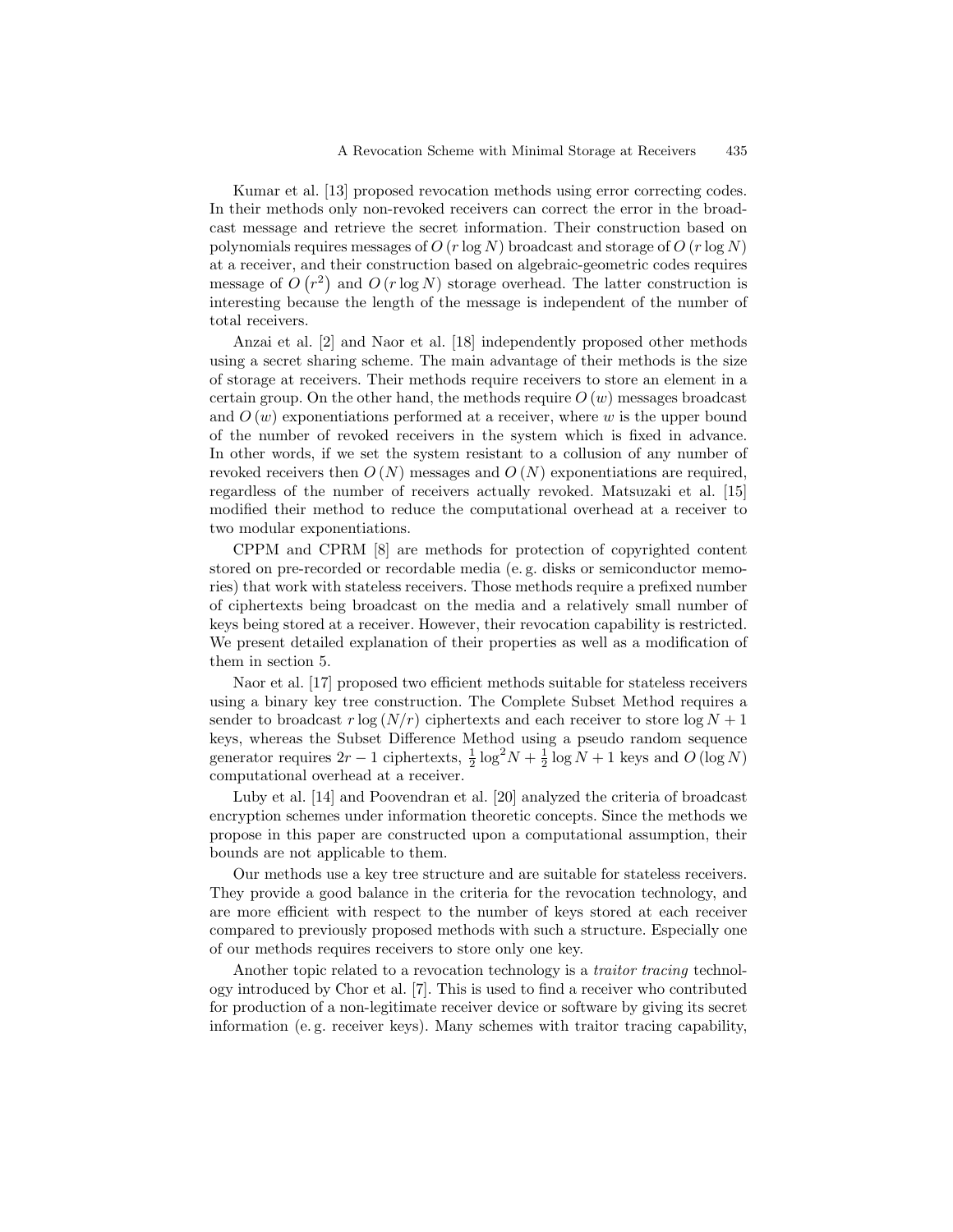such as [4, 7, 17, 18], have been proposed. We briefly explain the applicability of our methods to a traitor tracing scheme in section 4.4.

# 1.2 Our Results

In this paper we propose two efficient revocation methods suitable for stateless receivers. The Master Key technique due to Chick et al. [6] (a similar technique is also described in [10]) contributes to reduce the number of keys each receiver stores, and the Power Set Method used in conjunction with an  $a$ -ary logical key tree structure helps to reduce the number of ciphertexts to be broadcast, where the parameter a can be any positive integer satisfying  $a > 1$ . In turn, our methods require receivers to perform some computations.

The properties of our methods are shown in Table 1. For comparison, this table also contains the properties of the Complete Subset Method (CSM) and the Subset Difference Method (SDM) proposed in [17], which are considered to be most efficient among the methods proposed previously. In Method 1 we construct a revocation method which requires receivers to store only one key (a master key). Therefore, this method achieves minimal storage overhead for receivers. Method 2 is a variant of Method 1 which reduces the computational cost incurred by receivers to derive a key used for decryption of broadcast ciphertext from their master key in exchange for an increase in the number of master keys they store.

|                                                          | CSM [17        | SDM                            | Method 1                                 | Method 2                |
|----------------------------------------------------------|----------------|--------------------------------|------------------------------------------|-------------------------|
| Number of ciphertexts                                    | $r \log (N/r)$ | $2r-1$                         | $\log (N/r)$<br>$\mathbf{r}$<br>$\log a$ | $\log(N/r)$<br>$\log a$ |
| Number of keys @ receiver                                | $\log N$       | $rac{1}{2}$ log <sup>2</sup> N |                                          | log N<br>$\log a$       |
| Comp. cost for key derivation<br>Pseudo-random generator |                | $IO(\log N)$                   |                                          |                         |
| Generation of primes                                     |                |                                | $2^a \log^5 N$<br>log a                  |                         |
| Num. of multiplications                                  |                |                                | $(2^{a-1}-1)\log N$<br>log a             | $2^{a-1}$               |
| Num. of modular exp.                                     |                |                                |                                          |                         |

Table 1. The properties of methods in [17] and our methods

Table 1 tells that although our methods require more computational overhead of receivers, they are more efficient than other methods with respect to the number of keys each receiver stores. Our methods are also more efficient than CSM with regard to the number of ciphertexts broadcast. Since the Master Key technique is based on the security of RSA cryptosystem [21], the size of each master key in our methods is the size of a secure RSA modulus. Note that as analyzed in [17] a receiver in each method in Table 1 needs  $O(\log \log N)$  lookup operations (in order to find an appropriate ciphertext to decrypt) and a single decryption operation which are omitted from the table.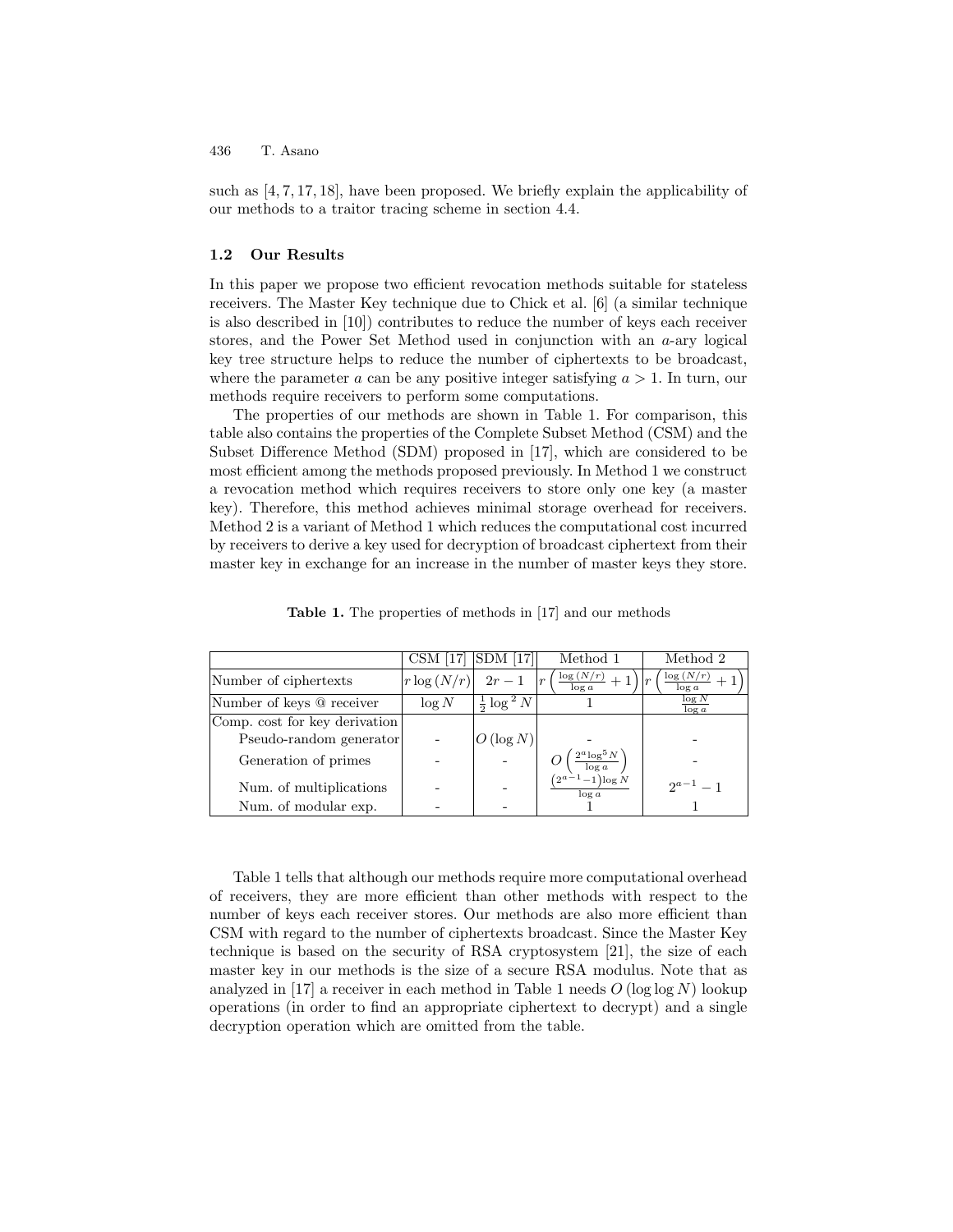We show that our methods are secure under the assumption related to the RSA cryptosystem. Then we discuss some techniques which are used in our methods to reduce the size of the broadcast and the size of the storage at a receiver. We also provide a modification of CPPM and CPRM using the Master Key technique which reduces the size of the storage at receivers.

# 2 The Proposed Methods

In this section we introduce two efficient revocation methods. These methods use the Power Set Method' defined below as an elemental technique.

**Power Set Method' with**  $n$  **elements.** Suppose there is a set of  $n$  elements  $i (i = 1, ..., n)$ . Define  $2^n - 2$  subsets  $S_{b_1 b_2 ... b_i ... b_n}$  where  $b_i \in \{0, 1\}$ ,  $\sum_{i=1}^n b_i \neq 0$ and  $\sum_{i=1}^{n} b_i \neq n$  (which are elements of a power set except all  $b_i$ 's are 0 and 1). Assign a subset key for each subset. Give subset keys corresponding to subsets where  $b_i = 1$  to an element i. To send secret information to an arbitrary group of elements (except a group which consists of all elements), choose a subset where  $b_i = 1$  only for selected elements i, encrypt the information with a subset key corresponding to the subset and send the encrypted information.

Assume N is a power of a positive integer a. Our methods adopt a logical aary tree called the Hierarchical Key Tree (HKT) and the Power Set Method' with  $a$  elements for each internal node (including the Root<sup>1</sup>) in the HKT. Basically  $2^a - 2$  subsets are defined for each internal node. A subset key is chosen for each subset and  $2^{a-1}-1$  subset keys are given to each child node of the internal node. A receiver is assigned to a leaf of the HKT. Let  $path_j$  be a path from the leaf to which a receiver  $u_j$  is assigned to the Root. A receiver  $u_j$  is given master key(s) that can derive any subset key given to a node on  $path<sub>i</sub>$ . Transmission of secret information including revocation of receivers is performed by broadcasting one or more ciphertexts encrypted under a subset key. This construction has a good property such that only one ciphertext needs to be sent for secure transmission to an arbitrary set of child nodes of a certain internal node in the HKT.

We have two ways of applying the Master Key technique to a revocation scheme. In Method 1 we adopt the Master Key system for the whole HKT. A receiver  $u_j$  is given a master key of  $(2^{a-1}-1) \log_a N+1$  subset keys corresponding to the subsets to which the receiver belongs, i. e. those subset keys are given to the nodes on  $path_i$ . Note that those subsets contain a subset to which all of N receivers belong, and the corresponding subset key is used if no receivers are revoked. In Method 2 we apply the Master Key system to each internal node in the HKT. In this method  $\log_a N$  master keys are given to a receiver  $u_i$ . Each master key can derive at most  $2^{a-1}$  subset keys corresponding to subsets defined for a node on  $path_i$ , to which the receiver  $u_i$  belongs.

<sup>1</sup> For clarity, we write the root of the HKT as 'the Root'.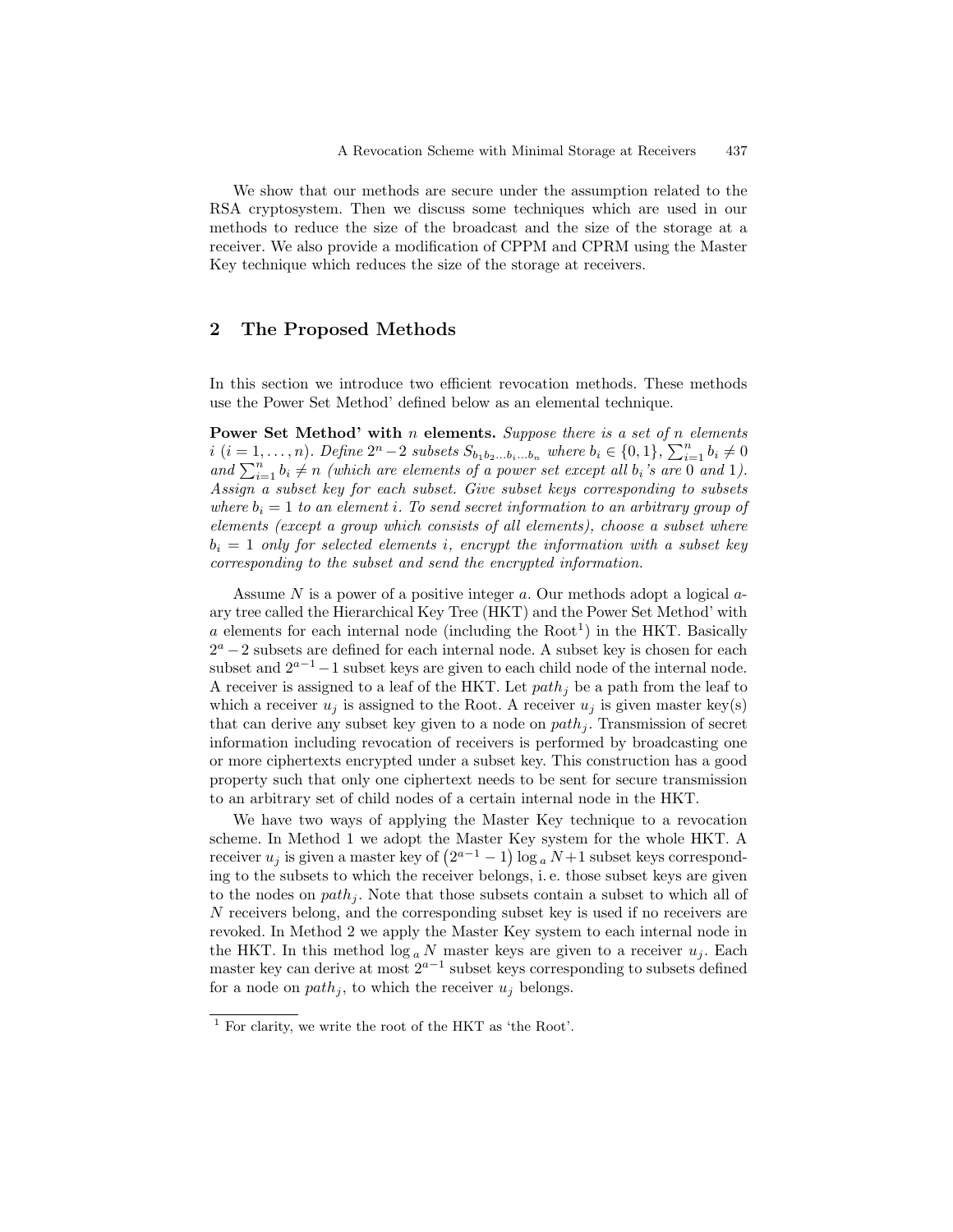#### 2.1 Method 1

#### Setup.

Step 1. Trusted Center (TC) which is a sender of secret information defines a rooted full a-ary HKT with N leaves. Each internal node in the HKT is named  $v_k$   $\left(k=1,\ldots,\frac{N-1}{a-1}\right)$  where the Root is  $v_1$  and other nodes are named with breadth first order. A receiver  $u_j$   $(j = 1, ..., N)$  is assigned to each leaf of the HKT. TC defines  $2^a - 2$  subsets  $S_{k, b_1 b_2 ... b_i ... b_a}$  where  $b_i \in \{0, 1\}$ ,  $\sum_{i=1}^a b_i \neq 0$ and  $\sum_{i=1}^{a} b_i \neq a$  for an internal node  $v_k$ . TC also defines a subset  $S_{1,11...1}$  for the Root. TC selects large primes  $q_1$  and  $q_2$  and publishes  $M = q_1q_2$ .

Figure 1 shows an example of the HKT for  $a = 3$  and  $N = 27$ , and subsets which are defined for internal nodes. The way to define the subsets is common to both of Method 1 and Method 2.



Fig. 1. Subsets defined for internal nodes of the tree

Step 2. TC chooses  $(2^a - 2) \frac{N-1}{a-1} + 1$  primes  $p_{k,b_1b_2...b_i...b_a}$  where  $k = 1, ..., \frac{N-1}{a-1}$ ,  $b_i \in \{0,1\}, \sum_{i=1}^a b_i \neq 0 \text{ for all } k \text{ and } \sum_{i=1}^a b_i \neq a \text{ for } k \neq 1.$  Let B denote  $b_1b_2...b_i...b_a$ . Then TC assigns  $p_{k,B}$  to a subset  $S_{k,B}$  and publishes this assignment. Let T be a product of all primes assigned to the subsets. TC randomly chooses an element  $K \in \mathbb{Z}_M^*$  and sets a subset key  $SK_{k,B}$  corresponding to a subset  $S_{k,B}$  as

$$
SK_{k,B} = K^{T/p_{k,B}} \bmod M
$$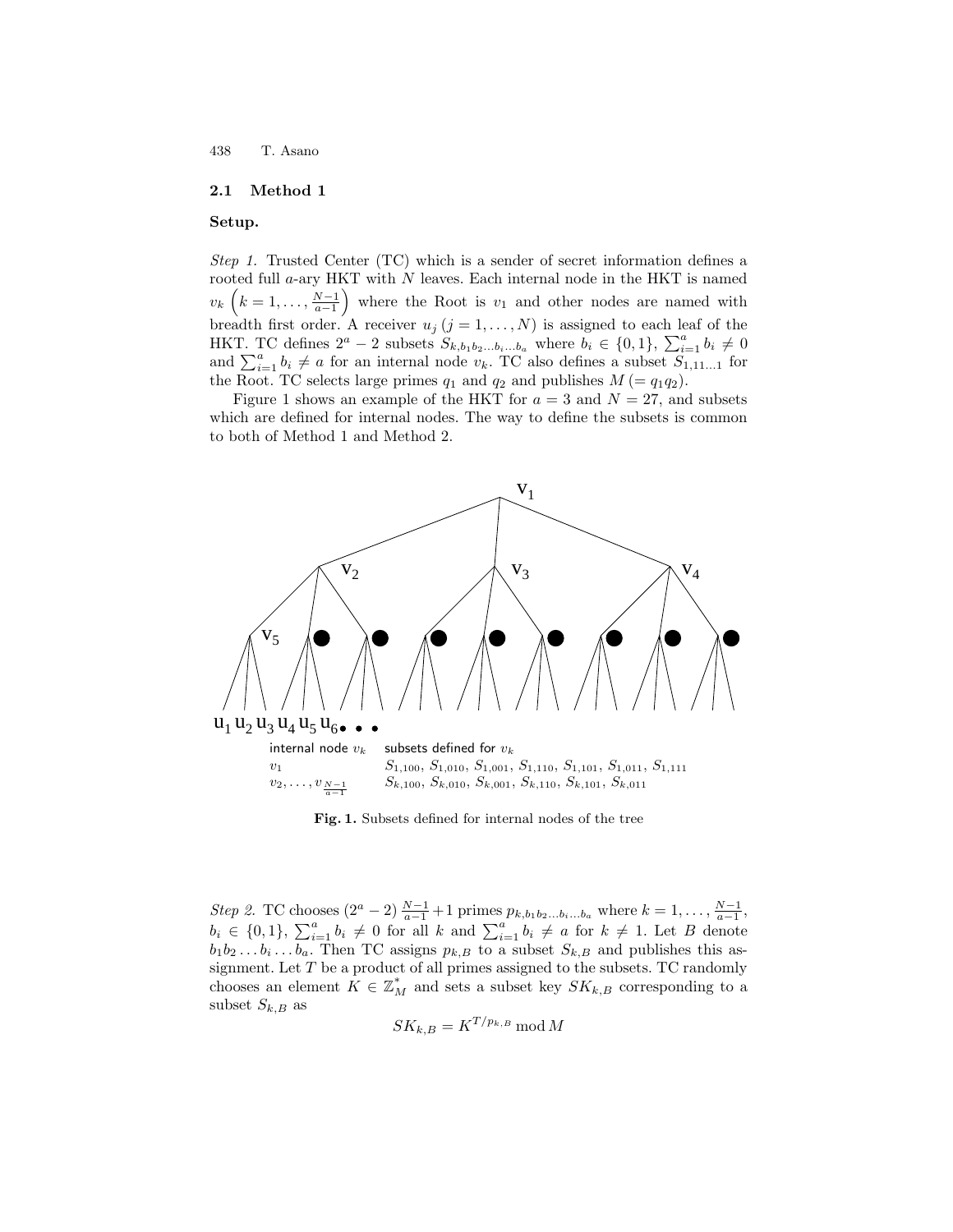TC (imaginarily) gives subset keys  $SK_{k,B}$  with  $b_i = 1$  to  $i^{\text{th}}$  child node of the internal node  $v_k$ . Therefore,  $2^{a-1} - 1$  subset keys are given to each of the child nodes of an internal node. In addition, a subset key  $SK_{1,11...1}$  is given to each of the child nodes of the Root.

Step 3. TC gives a receiver  $u_j$  a master key  $MK_j$  of  $(2^{a-1}-1) \log_a N+1$  subset keys that are given to the nodes on  $path_j$ . Let  $w_j$  be a product of all primes assigned to the subsets to which the receiver  $u_j$  belongs (i.e. the corresponding subset keys are given to the nodes on  $path<sub>i</sub>$ ). The master key  $MK<sub>i</sub>$  is defined as

$$
MK_j = K^{T/w_j} \bmod M
$$

In the example depicted in Fig. 1, the following master key  $MK_1$  of subset keys is given to a receiver  $u_1$ .

|        | master key corresponding subset keys                      |  |  |
|--------|-----------------------------------------------------------|--|--|
|        | $SK_{1,100}$ , $SK_{1,110}$ , $SK_{1,101}$ , $SK_{1,111}$ |  |  |
| $MK_1$ | $SK_{2,100}, SK_{2,110}, SK_{2,101}$                      |  |  |
|        | $SK_{5,100}, SK_{5,110}, SK_{5,101}$                      |  |  |

Revocation. Transmission of secret information (e. g. a session key used for encryption or decryption of a content file) including revocation of some receivers is performed by broadcasting one or more ciphertexts. Each ciphertext is an encryption of the secret information under a subset key. To find subset keys to be used for this encryption, TC abandons all subset keys which are known to revoked receivers. It can be considered as removing all edges from the leaves corresponding to the revoked receivers to the Root in the HKT. This removal leaves one or more disjoint subtrees. Each subtree corresponds to a subset defined for its root node which is an internal node in the HKT, and each leaf of them is assigned to a non-revoked receiver. TC encrypts the secret information under the subset keys corresponding to those subsets, then broadcasts the ciphertexts. We examine the upper bound of the number of ciphertexts broadcast in section 4.1 and describe a technique used to encrypt the secret information in section 4.2.

Decryption. A non-revoked receiver belongs to a subset corresponding to a subtree which is left in the revocation phase, namely, the subtree contains the leaf assigned to the receiver. Note that for a non-revoked receiver  $u_j$ , there is exactly one ciphertext among the broadcast message which is an encryption under a subset key which can be derived from its master key  $MK_i$ . Naor et al. [17] introduced some techniques for listing and searching the correspondence of subsets and receivers, which can be used in conjunction with our methods.

After finding an appropriate subset, a receiver  $u_j$  computes the corresponding subset key  $SK_{k,B}$  from its master key  $MK_j$  and decrypts the ciphertext using the subset key in order to retrieve the secret information. The derivation of the subset key is performed as follows.

$$
MK_j^{w_j/p_{k,B}} \mod M = \left(K^{T/w_j}\right)^{w_j/p_{k,B}} \mod M = K^{T/p_{k,B}} \mod M = SK_{k,B}
$$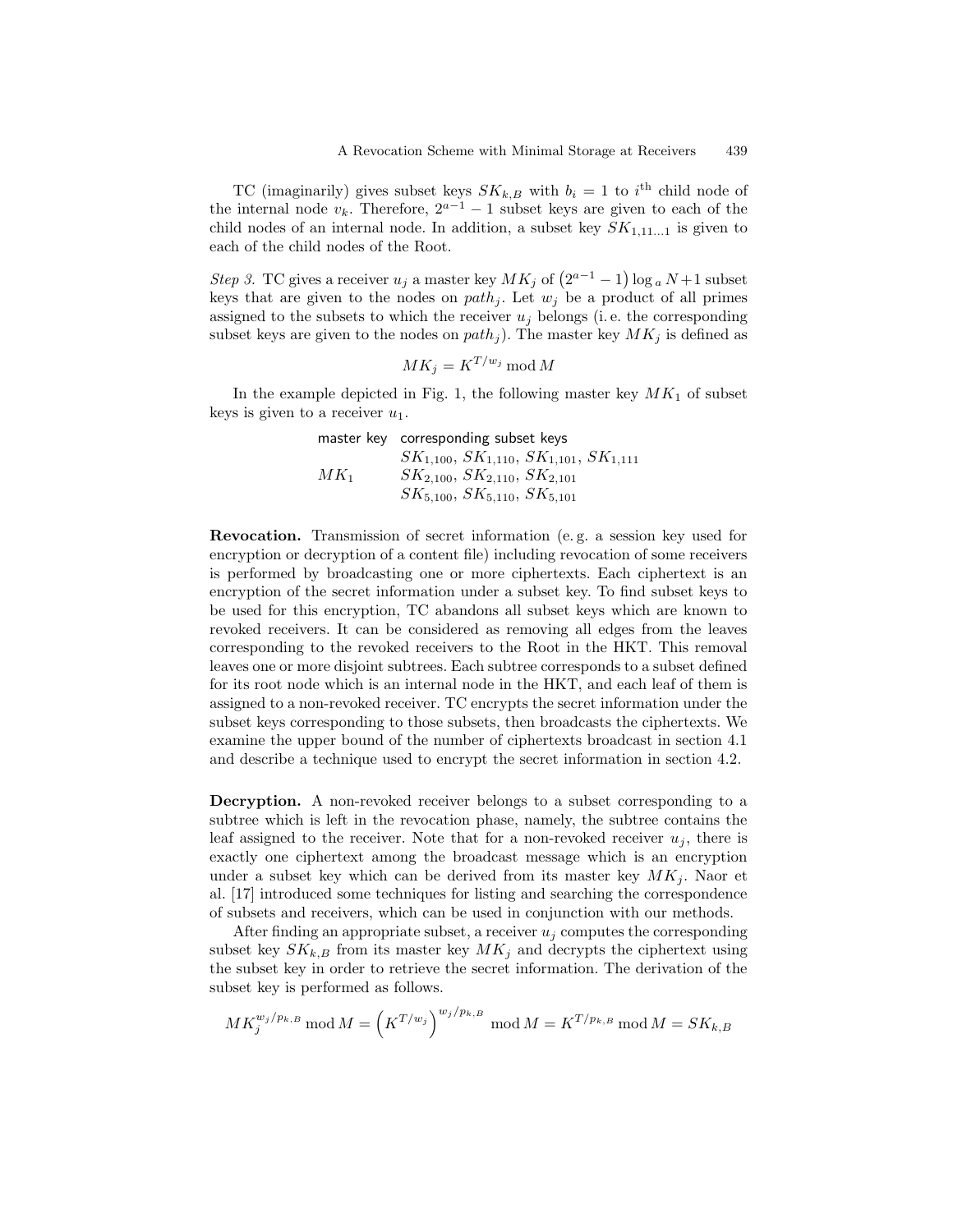Recall that  $p_{k,B} \mid w_j$  and  $w_j$  is a product of  $(2^{a-1}-1) \log_a N + 1$  primes. The computational overhead is roughly  $O\left(\frac{2^a \log^5 N}{\log a}\right)$  for generation of primes as analyzed in section 4.3, and  $(2^{a-1} - 1)$  log <sub>a</sub> N multiplications and one modular exponentiation.

#### 2.2 Method 2

#### Setup.

Step 1. The process in Step 1 is the same as in Method 1.

Step 2. TC chooses  $2^a - 1$  primes  $p_{b_1 b_2 \ldots b_i \ldots b_a}$  where  $b_i \in \{0, 1\}$  and  $\sum_{i=1}^a b_i \neq 0$ . Let B denote  $b_1b_2 \ldots b_i \ldots b_a$ . TC assigns  $p_B$  to a subset  $S_{k,B}$  defined for each internal node  $v_k$   $\left(k=1,\ldots,\frac{N-1}{a-1}\right)$  and publishes this assignment. Let T be a product of all primes  $p_B$ . Then TC independently chooses  $\frac{N-1}{a-1}$  elements  $K_k \in$  $\mathbb{Z}^*_M$  and sets a subset key  $SK_{k,B}$  corresponding to a subset  $S_{k,B}$  as

$$
SK_{k,B} = K_k^{T/p_B} \bmod M
$$

Similar to Method 1, TC (imaginarily) gives subset keys  $SK_{k,B}$  with  $b_i = 1$ to  $i^{\text{th}}$  child node of  $v_k$ .

Step 3. TC gives a receiver  $u_i$  a set of  $\log_a N$  master keys  $MK_{i,k}$ , each of which is a master key of subset keys where the corresponding subsets are defined for a node  $v_k$  on path<sub>j</sub> and those subset keys are given to its child node which is also located on *path<sub>j</sub>*. A master key  $MK_{j,k}$  can derive  $2^{a-1} - 1$  subset keys. In addition, a master key  $MK_{j,1}$  can generate a subset key  $SK_{1,11...1}$ . The master key  $MK_{j,k}$  is defined as

$$
MK_{j,k} = K_k^{T/w_{j,k}} \bmod M
$$

where  $w_{j,k}$  is a product of all primes assigned to the subsets satisfying (i) these subsets are defined for a node  $v_k$  and (ii) the corresponding subset keys are given to a child node of  $v_k$  where both  $v_k$  and the child node are located on path<sub>i</sub> (in other words, the leaf assigned to the receiver  $u_j$  is also a leaf of a subtree rooted at the child node).

In the example depicted in Fig. 1, the following three master keys are given to a receiver  $u_1$ .

|            | master key corresponding subset keys                      |
|------------|-----------------------------------------------------------|
| $MK_{1.1}$ | $SK_{1,100}$ , $SK_{1,110}$ , $SK_{1,101}$ , $SK_{1,111}$ |
| $MK_{1,2}$ | $SK_{2,100}$ , $SK_{2,110}$ , $SK_{2,101}$                |
| $MK_{1.5}$ | $SK_{5,100}, SK_{5,110}, SK_{5,101}$                      |

Revocation. The way of transmitting secret information including revocation is the same as in Method 1.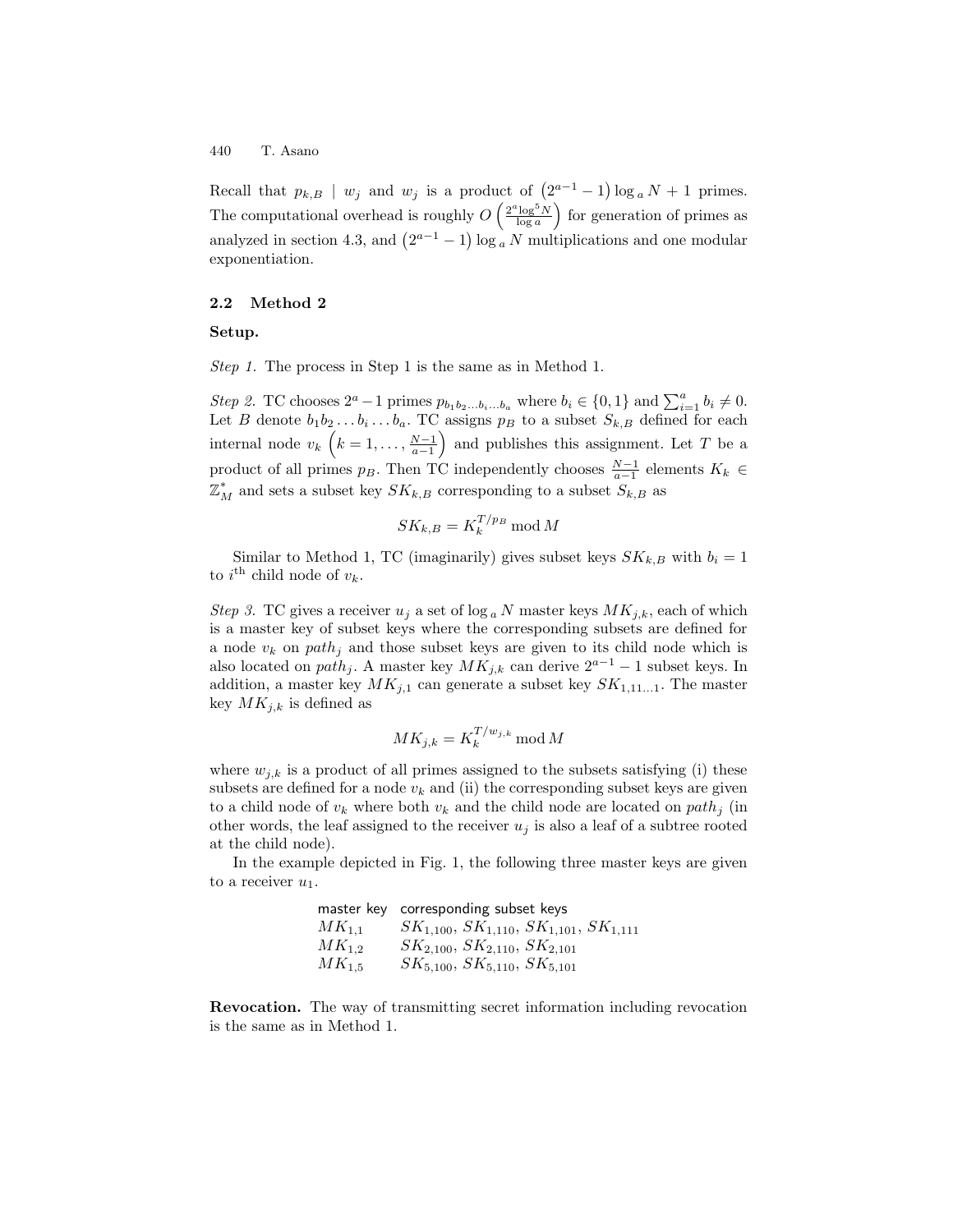Decryption. The process in this phase is basically the same as in Method 1. The only difference is the way of deriving a subset key. A receiver  $u_i$  derives a subset key  $SK_{k,B}$  from its master key  $MK_{j,k}$  as follows.

$$
MK_{j,k}^{w_{j,k}/p_B} \bmod M = \left( K_{k}^{T/w_{j,k}} \right)^{w_{j,k}/p_B} \bmod M = K_{k}^{T/p_B} \bmod M = SK_{k,B}
$$

Since  $w_{j,k}$  is a product of at most  $2^{a-1}$  primes, this computation requires at most  $2^{a-1} - 1$  multiplications and one modular exponentiation.<sup>2</sup> The computational overhead for generation of primes is negligible as analyzed in section 4.3.

# 3 Security of the Proposed Methods

To study the security of our methods, we investigate attacks for the Master Key technique used in these methods. The Master Key system is adopted for the whole HKT in Method 1 whereas it is applied to each internal node in the HKT in Method 2. Suppose that some attackers colluding with each other try to compromise the Master Key system in order to obtain subset keys defined in the targeted system. We consider two cases:

- Case I. None of the attackers knows any of subset keys defined in the targeted Master Key system.
- Case II. The attackers know at least one subset key defined in the targeted system.

A situation that all attackers are outside of N receivers is regarded as Case I in both of our methods. It is another situation regarded as Case I in Method 2 that at least one of the attackers is a receiver of this revocation scheme but no one of them is assigned to a leaf of a subtree rooted at the node where the targeted Master Key system is applied. Since K in Method 1 and  $K_k$  in Method 2 are independent of other systems, subset keys are considered to be indistinguishable from random numbers of length  $|M|$  for those attackers in Case I. Therefore we focus on Case II.

In Case II, the attackers know at least one subset key of the targeted Master Key system. Such attackers may include revoked receivers in the targeted system who attempt to obtain subset keys they do not have by breaking the system. We show that our methods are secure against any collusion of revoked receivers under the following assumption related to RSA cryptosystem.

**Assumption.** If factors  $q_1, q_2$  of a large composite  $M = q_1 q_2$  are unknown then computing  $p^{\text{th}}$  roots (mod M) for integral  $p > 1$  is difficult.

We introduce a theorem and a corollary proven in the appendix to [1].

<sup>&</sup>lt;sup>2</sup> If we define a subset key  $SK_{1,11...1}$  without using the Master Key technique, we have a revocation method with  $\frac{\log N}{\log a} + 1$  keys and at most  $2^{a-2}$  multiplications at a receiver.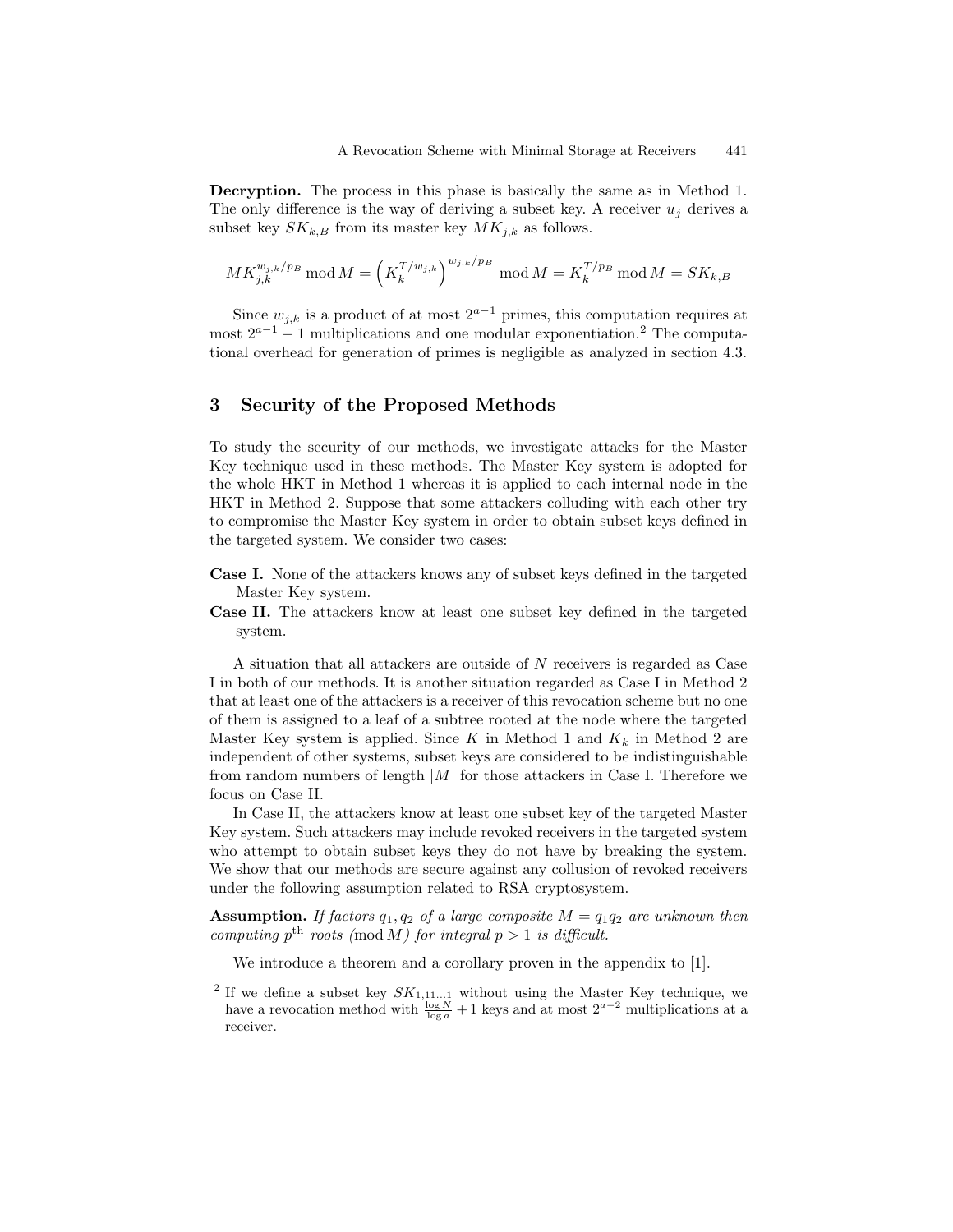**Theorem.** Let t and  $t_1, \ldots, t_n$  be given integers and suppose there is a computable function F for which  $K^t = F(K^{t_1}, K^{t_2}, \ldots, K^{t_n}) \bmod M$  for every  $K \in \mathbb{Z}_M^*$ , the group of units mod M. Let  $d = \gcd\{t_i\}$ ,  $e = \gcd(t, d)$  and  $p = d/e$ . Then we can compute  $p^{\text{th}}$  roots in  $\mathbb{Z}_M^*$ .

Suppose that such a function F exists for  $p > 1$ , then we can compute nontrivial  $p<sup>th</sup>$  roots in  $\mathbb{Z}_M^*$ . This is contradictory to the assumption. Therefore the following corollary holds.

**Corollary.** Under the assumption above, such function exists only for  $p = 1$ , namely  $gcd{t_i}$  | t.

Now we consider the case that some revoked receivers in the targeted Master Key system collude with each other and try to compromise a subset key which is not included in any of the master keys owned by the colluding receivers. Let **G** be a set of master keys, which are integer power of  $K \mod M$ ,  $\{MK_1 = K^{t_1} \mod M, MK_2 = K^{t_2} \mod M, \ldots, MK_k = K^{t_k} \mod M\}$ . Suppose (i) there exists a function F computing a subset key  $SK_m = K^{T/p_m} \mod M =$  $K^{t_m}$  mod M from the set **G** and (ii)  $SK_m$  is not included in the any master key of G. On one hand, from (i) and the corollary,

$$
\gcd\{t_i: MK_i \in \mathbf{G}\} \mid t_m \tag{1}
$$

must hold. By definition of a master key,  $t_i$  is a product of primes corresponding to the subsets which are not included in the master key  $MK_i$ . Since we can write  $t_i = \alpha_i p_m$  where  $\gcd(\alpha_i, p_m) = 1$  from (ii), we have  $\gcd\{t_i : MK_i \in \mathbf{G}\} = \alpha p_m$ where  $\gcd(\alpha, p_m) = 1$ . On the other hand, since T is a product of all primes corresponding to all subsets, we can write  $T = \beta p_m$  where gcd  $(\beta, p_m) = 1$  (i.e.  $\beta = t_m$ ). From (1), we have  $\alpha p_m \mid \beta$ . However, gcd  $(\alpha, p_m) = \text{gcd}(\beta, p_m) = 1$ . This is contradictory, so the assumption that  $SK_m$  which is not included in any master key in  $G$  can be derived from  $G$  is wrong. This proves that our methods are secure against any conspiracy of revoked receivers under the assumption described above.

# 4 Discussions on the Proposed Methods

### 4.1 The Number of Ciphertexts

Let  $\#CT$  denote the number of ciphertexts broadcast in our methods.  $\#CT$  is equal to the number of subsets corresponding to subtrees which are left in the revocation phase. In this section we examine its upper bound.

Recall that a sender needs to broadcast one ciphertext encrypted under  $SK_{1,11...1}$  if no receivers are revoked. Now we increment the number of revoked receivers one by one. To maximize  $\#CT$  we should choose a new revoked receiver such that it shares minimum paths with receivers that have been already revoked, because the shared paths do not contribute to increase the number of the subtrees. Using this strategy, we choose up to  $a-1$  revoked receivers as a leaf of subtrees which are rooted at distinct child nodes of the Root. Each picking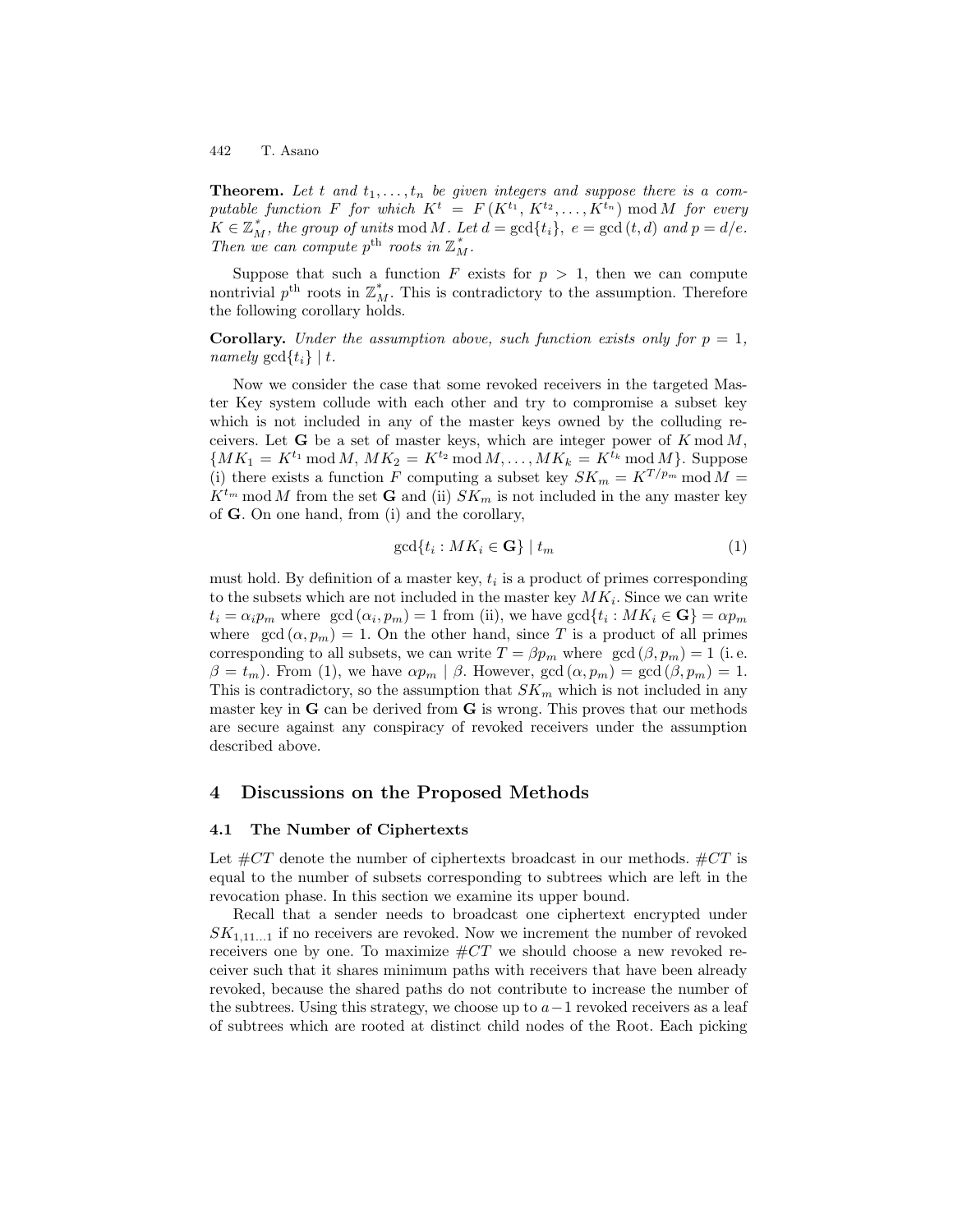of revoked receiver increases  $\#CT$  by  $\log_a N - 1$ . When we choose  $a^{\text{th}}$  revoked receiver,  $\#CT$  is increased by  $\log_a N - 2$  by choosing a leaf of a subtree rooted at the remaining child node of the Root. Similarly, each addition of  $[a^{j-1}+1]$ <sup>th</sup> to  $[a^{j-1}(a-1)]^{\text{th}}$  revoked receiver increases  $\#CT$  by log  ${}_a N-j$ , and each addition of  $[a^{j-1}(a-1)+1]$ <sup>th</sup> to  $[a^j]$ <sup>th</sup> revoked receiver increases it by  $\log_a N - j - 1$ . Therefore we have the upper bound of the number of ciphertexts as follows. For  $r < a$  clearly we have  $r (\log_a N - 1) + 1$ , and for  $r \ge a$  we have

$$
1 + \sum_{i=1}^{r} (\log_a N - \lceil \log_a i \rceil) - \sum_{j=1}^{\lfloor \log_a r \rfloor} \{a^j - a^{j-1} (a-1)\}
$$
  
=  $1 + r \log_a N - \sum_{i=1}^{r} \lceil \log_a i \rceil - \sum_{j=1}^{\lfloor \log_a r \rfloor} a^{j-1}$   
=  $r \log_a N - (\lfloor \log_a r \rfloor + 1) r + a^{\lfloor \log_a r \rfloor}$   
<  $r \log_a N - r (\log_a r - 1 + 1) + a^{\log_a r}$   
=  $r (\log_a (N/r) + 1)$   
=  $r \left( \frac{\log (N/r)}{\log a} + 1 \right)$ 

Since  $r (\log_a N - 1) + 1 < r (\log_a (N/r) + 1)$  when  $1 \le r < a$ , this upper bound holds for any  $r > 1$ .

## 4.2 Encryption of Secret Information

Each ciphertext broadcast in our methods is an encryption of secret information I (e. g. a session key) under a subset key. Any encryption algorithm which is considered to be secure can be used for this encryption. For example, we can use a secure block cipher algorithm with the block size  $|I|$ .

However, the length of a subset key,  $|M|$ , is equal to the length of a secure modulus of RSA cryptosystem and generally  $|M| > |BK|$ , where  $|BK|$  is the key size of the block cipher algorithm. As introduced in [17], we can use a oneway function  $h: \mathbb{Z}_M^* \to \{0,1\}^{|BK|}$  that maps elements which are randomly distributed over  $\mathbb{Z}_M^*$  to randomly distributed strings of the desired length [19]. Namely, we can write the encryption of the secret information as  $E_{h(SK)}(I)$ where SK and  $E_{BK}(m)$  respectively denote a subset key and an encryption of message m under a block cipher algorithm using an encryption key BK. This gives that the size of each ciphertext is reduced to the size of the secret information which is transmitted, regardless of the size of a subset key.

#### 4.3 Representation of Primes

In our methods a receiver needs to use some primes for derivation of a subset key. In this section we present techniques to store or find those primes and evaluate their storage and computational overhead.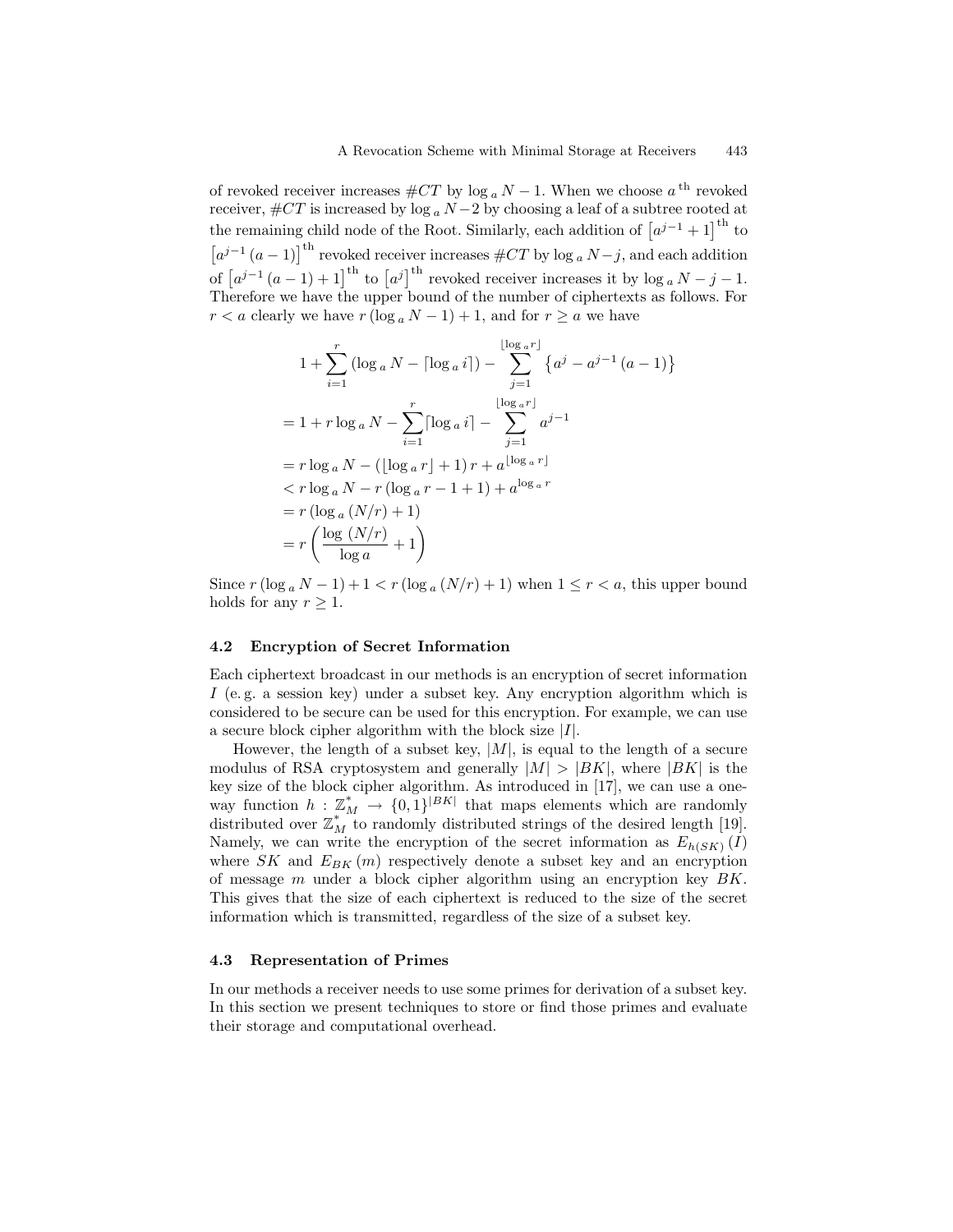**Method 1.** The total number of primes assigned to the subsets is  $(2^a - 2) \frac{N-1}{a-1} +$ 1 in Method 1. Since the size of the  $n<sup>th</sup>$  prime is  $O(n \log n)$  [12], we roughly estimate that the size of each prime is at most  $O(2^a N \log 2^a N)$ . In order to derive a subset key  $SK_{k,B}$  in the decryption phase, a receiver needs to compute  $w_j/p_{k,B}$  which is a product of  $(2^{a-1}-1)\log_a N$  primes corresponding to the subsets to which the receiver belongs except  $p_{k,B}$ . If receivers strictly store the primes which are required for derivation of subset keys, they need the storage of  $O\left(\left(\frac{2^{a-1}-1}{\log a}\log N+1\right)(\log N+a+\log\left(\log N+a\right)\right)\right)$  bits. Note that since those primes are public, receivers do not need to store them in a confidential manner.

On the other hand, this amount of storage overhead might be too large for some type of receivers. In order to reduce the size of such non-secret storage, we can define the assignment of the primes to the subsets as follows. A prime  $p_{k,B}$ corresponding to a subset  $S_{k,B}$  is  $(B)_2$ <sup>th</sup> smallest prime larger than  $(k-1)L$ , where  $(B)_2$  denotes a binary number represented by a bit string B and L is a positive integer. Since at most  $2^a - 1$  subsets are defined for an internal node in the HKT, L should be large so that an interval  $((k-1)L, kL]$  contains at least  $2^a - 1$  primes. If a number p is chosen at random, the probability that it is prime is about  $1/\ln p$  [23]. Recall that the size of a prime used in the method is at most  $O(2^a N \log 2^a N)$ . Therefore, if we use L satisfying  $L > (2^a - 1) \ln (2^a N \log 2^a N)$ , it is expected that the interval  $((k-1)L, kL]$  contains at least  $2^a - 1$  primes.

Each receiver can compute  $p_{k,B}$  from k and B in an on-the-fly manner as follows. From  $(k - 1)L + 1$ , a receiver tests each number using a primality testing algorithm until it finds  $(B)_2$ <sup>th</sup> smallest prime. An example of a probabilistic primality testing algorithm is the Miller-Rabin algorithm. Since the complexity of the algorithm for testing a number p is  $O(\log^3 p)$  [23], it is expected that the computational overhead for finding a prime is  $O(\log^4 p)$ . A receiver  $u_j$  needs to find at most  $2^a - 1$  primes (including primes  $u_j$  does not use) for each of  $\log_a N$  internal nodes on path<sub>j</sub>, therefore the total computational overhead for generation of primes is roughly

$$
O\left(\frac{2^a - 1}{\log a} \log N \left(\log N + a + \log\left(\log N + a + \log\left(\log N + a\right)\right)\right)^4\right)
$$

Note that we assume receivers can not store the primes strictly in order to evaluate Method 1.

Method 2. The total number of primes assigned to the subsets in Method 2 is  $2^a - 1$ . Note that this is much smaller than in Method 1. Since the bit length of the largest prime is roughly  $O(a + \log a)$ , the size of the storage which is required to store those primes is  $O((2^a-1)(a + \log a))$  bits. It may be possible for receivers to store those primes strictly if a parameter  $a$  is chosen reasonably, and we assume it for evaluation of Method 2. Note that since those primes are system-wide universal and public, receivers do not have to store them in a secure non-volatile memory such as a storage for master keys, but they can store them in a usual mask ROM which is used to store program codes.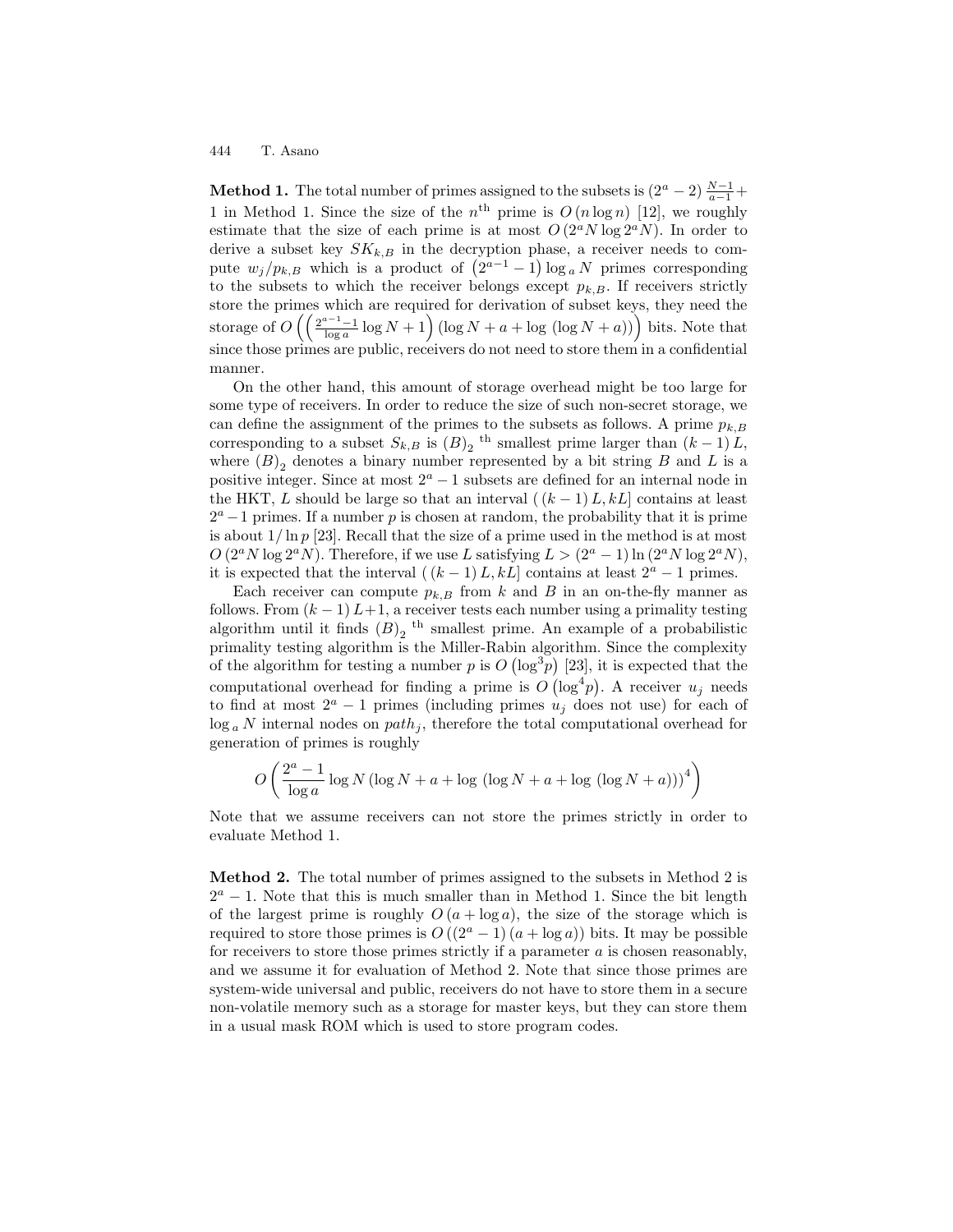We also have some ways to reduce the size of the storage. For example, we can define the assignment of those primes such that a prime  $p_B$  corresponding to a subset  $S_{k,B}$  is  $(B)_2$ <sup>th</sup> smallest odd prime. Receivers store  $A/2$  bits table, with each bit telling them whether or not the corresponding odd number is prime, where A is large enough to consist of  $2^a - 1$  primes, such that  $A \approx 2^a a$ . This table is also system-wide universal and non-secret. This technique is introduced in [12], as well as another way to cut down the size of the storage by listing the size of gaps between primes.

As another option, receivers can compute those primes in an on-the-fly manner. It is easy to find  $2^a - 1$  smallest primes for reasonably chosen a, and it requires no storage space.

### 4.4 Other Properties

In this section we briefly explain other properties that our methods have.

The Number of Revoked Receivers. It is not necessary to fix  $r$ , the number of revoked receivers, in advance in our methods. A sender can select an arbitrary group of  $r (0 \le r \le N)$  receivers that are revoked at each time of transmission of secret information. Conversely, the sender can choose any select group of receivers as actual recipients of each transmission. The number of ciphertexts broadcast is roughly proportional to r. This is an advantage of the revocation methods using a key tree structure  $[5, 11, 16, 17, 24, 25]$  including ours over the methods using a secret sharing scheme  $[2, 15, 18]$ . In the latter methods, w which is the upper bound of r must be fixed in advance and the length of broadcast message is  $O(w)$  regardless of the number of receivers actually revoked.

Stateless Receivers. In our methods, no receivers need to change their master key(s) in order to revoke or re-entitle receivers. Therefore our methods are suitable for stateless receivers. Suppose a receiver  $u_j$  has been revoked during a certain period and is re-entitled to obtain the secret information which will be transmitted afterward. Even if  $u_j$  has recorded all messages broadcast during the period and colludes with other receivers which have been also revoked during the period, it can not obtain the secret information sent at that time unless the encryption scheme used to encrypt the secret information is compromised.

Traitor Tracing. As described in section 1.1, a traitor tracing technology is used to find a receiver who contributed for production of a non-legitimate receiver device by giving its private keys. The requirement for tracing traitors proposed in [17] is to find the identities of those that contributed their keys to a non-legitimate receiver and revoke them with still allowing broadcasting to the legitimate receivers. Since our methods have the same property as their methods with respect to the tracing capability such as a bifurcation property, their efficient tracing algorithm is effective in conjunction with our methods. The upper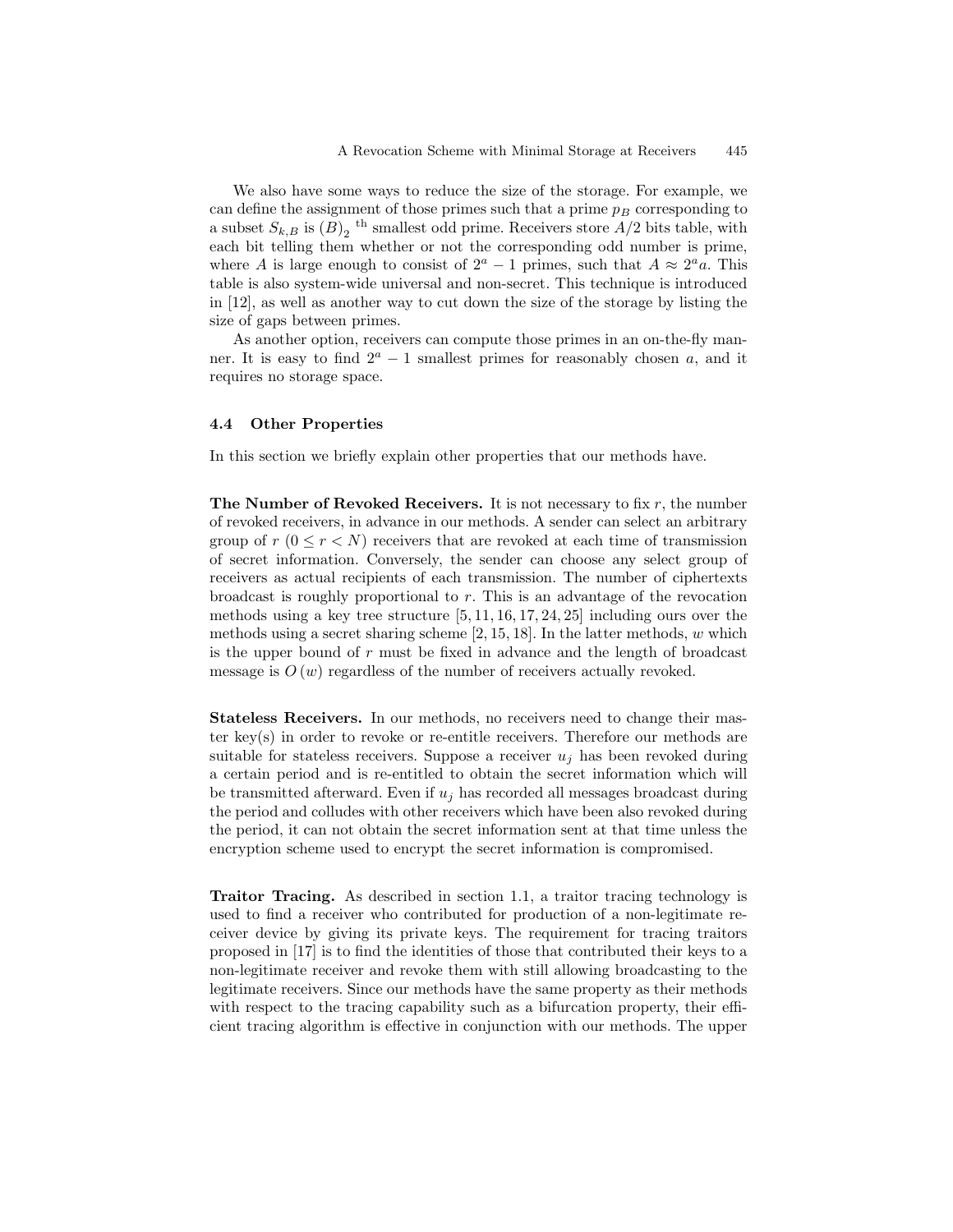bound of the bifurcation value z is  $2/3$  in our methods, therefore the algorithm can be performed with at most  $t \log_{1/z} N$  iterations, where t denotes the number of traitors.

# 5 Modification of CPPM and CPRM

CPPM and CPRM [8] are mechanisms for protection of copyrighted content recorded on pre-recorded or recordable media from unauthorized copying. Those mechanisms contain revocation of receivers (i. e. recorders or players). In this section we show a modification of them using the Master Key technique which reduces the number of keys a receiver stores.<sup>3</sup>

## 5.1 Brief Description of CPPM and CPRM

In CPPM and CPRM, Trusted Center (TC) which is a sender defines a table with X rows and Y columns and chooses a key  $K_{x,y}$   $(x = 1, \ldots, X, y = 1, \ldots, Y)$  for each element  $(x, y)$  in the table. A compliant receiver  $u_j$  is given a unique vector  $V_j = (v_1 \dots v_Y)$  where  $v_y \in \{1, \dots, X\}$  and a set of Y keys  $K_{v_1,1}, \dots, K_{v_Y,Y}$ . On the other hand, each compliant pre-recorded or recordable medium is given a Media Key Block (MKB) on its pre-recorded area during its manufacturing process. The MKB is a collection of encryptions of a session key under a key  $K_{x,y}$ , where the session key is a key used for encryption or decryption of the content file stored on the medium. Note that the MKB does not contain the encryptions under keys  $K_{x,y}$  which are given to the revoked receivers. In consequence, the revoked receivers will not be able to obtain the session key from the medium. A non-revoked receiver stores at least one key with high probability which can be used to decrypt a ciphertext in the MKB in order to obtain the session key. This construction gives a revocation method requiring a sender to broadcast at most  $XY$  ciphertexts on the medium and each receiver to store  $Y$  keys.

# 5.2 The Modification

Now we modify this method using the Master Key technique. Instead of choosing keys  $K_{x,y}$  independently with each other, TC chooses and publishes distinct XY primes  $p_{x,y}$  for each element  $(x, y)$  in the table, and defines each key  $K_{x,y}$  as

$$
K_{x,y} = K^{T/p_{x,y}} \operatorname{mod} M
$$

where  $M$  is a public value and a product of two large secret primes,  $K$  is a secret value chosen randomly from  $\mathbb{Z}_M^*$ , and T is a product of all primes  $p_{x,y}$ . Then TC gives a receiver  $u_j$  a master key  $MK_j$  of Y keys, one key from each column.

<sup>3</sup> Note that discussions on the properties of CPPM and CPRM in this paper are based on section 4.5 of [17].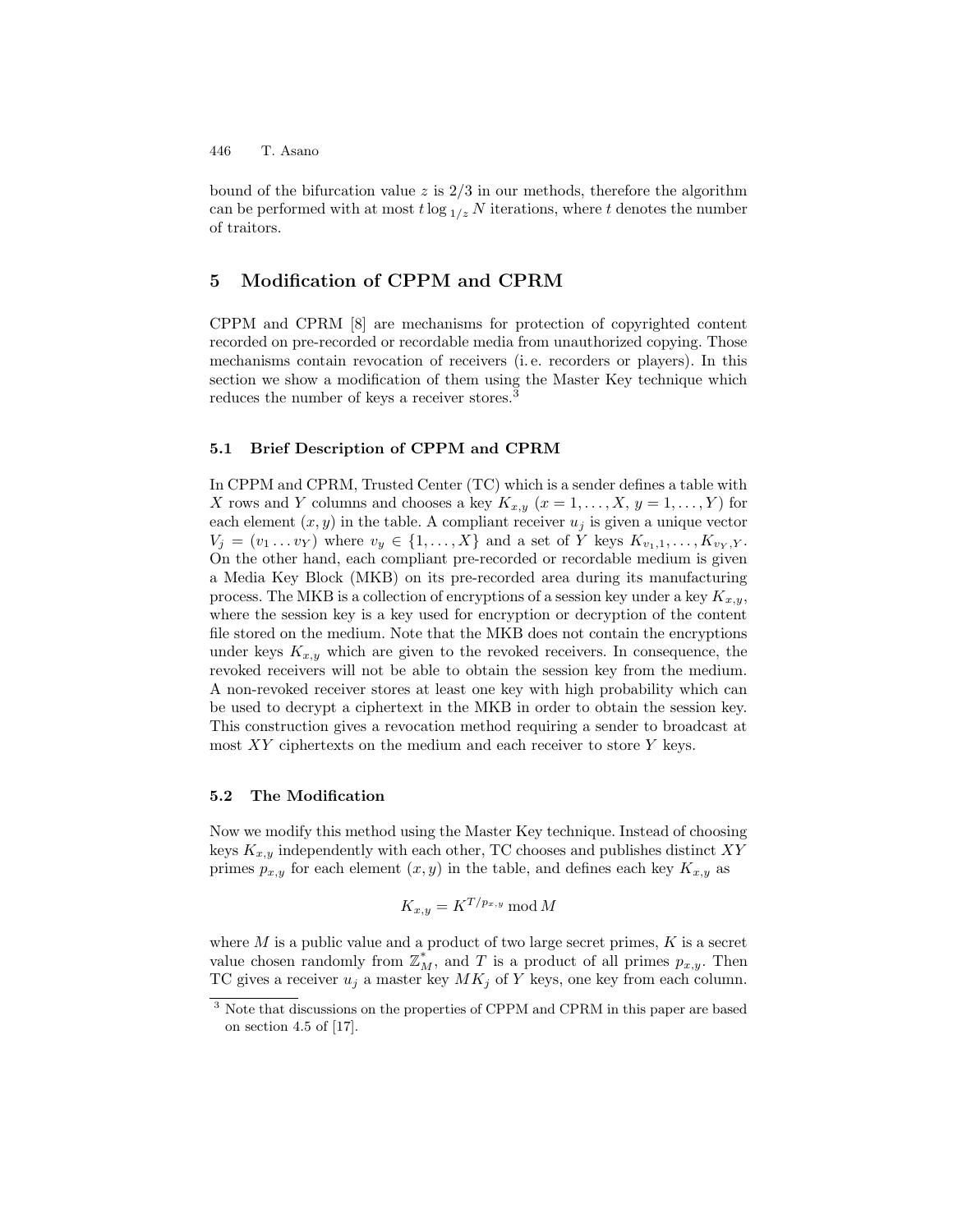Each of the keys corresponds to an element  $(v_y, y)$  in the table, where  $v_y$  is  $y^{\text{th}}$ element of the vector  $V_j$ . The master key  $MK_j$  is defined as

$$
MK_j = K^{T/w_j} \bmod M
$$

where  $w_j = \prod_{y=1}^{Y} p_{v_y, y}$  and  $v_y$  is  $y^{\text{th}}$  element of  $V_j$ .

Given a master key 
$$
MK_j
$$
, a receiver  $u_j$  can derive a key  $K_{v_y,y}$  from  $MK_j$  as

$$
MK_j^{w_j/p_{v_y,y}} \mod M = \left(K^{T/w_j}\right)^{w_j/p_{v_y,y}} \mod M = K^{T/p_{v_y,y}} \mod M = K_{v_y,y}
$$

Discussions on the security of the proposed revocation methods in section 3 are also directly suitable for this modification. We can also use techniques described in section 4.2 and 4.3 in order to reduce the size of each ciphertext in the MKB and the size of the storage at a receiver, respectively. This modification reduces the number of keys each receiver stores to only one in exchange for additional computational overhead, i.e.  $Y - 1$  multiplications and one modular exponentiation, assuming that receivers store Y primes strictly. Other properties such that the size of the MKB and the upper bound of the number of revoked receivers still remain the same as in the original methods. The size of the MKB, namely, the number of ciphertexts in the MKB is at most  $XY$ , and the size of each ciphertext is the size of the session key. Note that as analyzed in [17], since the probability that a legitimate receiver is revoked increases non-negligibly when the number of revoked receivers becomes large, the revocation capability must be bounded by X.

# 6 Summary

In this paper we have proposed two efficient revocation methods which are suitable for stateless receivers. Our methods use the Master Key technique and the Power Set Method' with an a-ary key tree structure in order to reduce the number of keys each receiver stores and the number of ciphertexts broadcast, respectively. Method 1 requires receivers to store only one key. Method 2 is its variant which reduces the computational overhead of receivers in exchange for an increase in the number of master keys they store. We have discussed the security of our methods and some techniques used in those methods. We also have shown a modification of CPPM and CPRM using the Master Key technique where the number of keys each receiver stores is reduced to one.

# Acknowledgments

I am deeply grateful to Dan Boneh for helpful discussions and suggestions. I thank Philippe Golle for many comments regarding the paper. This work would have never started without discussions with Ryuji Ishiguro, Yoshitomo Osawa and Tateo Oishi.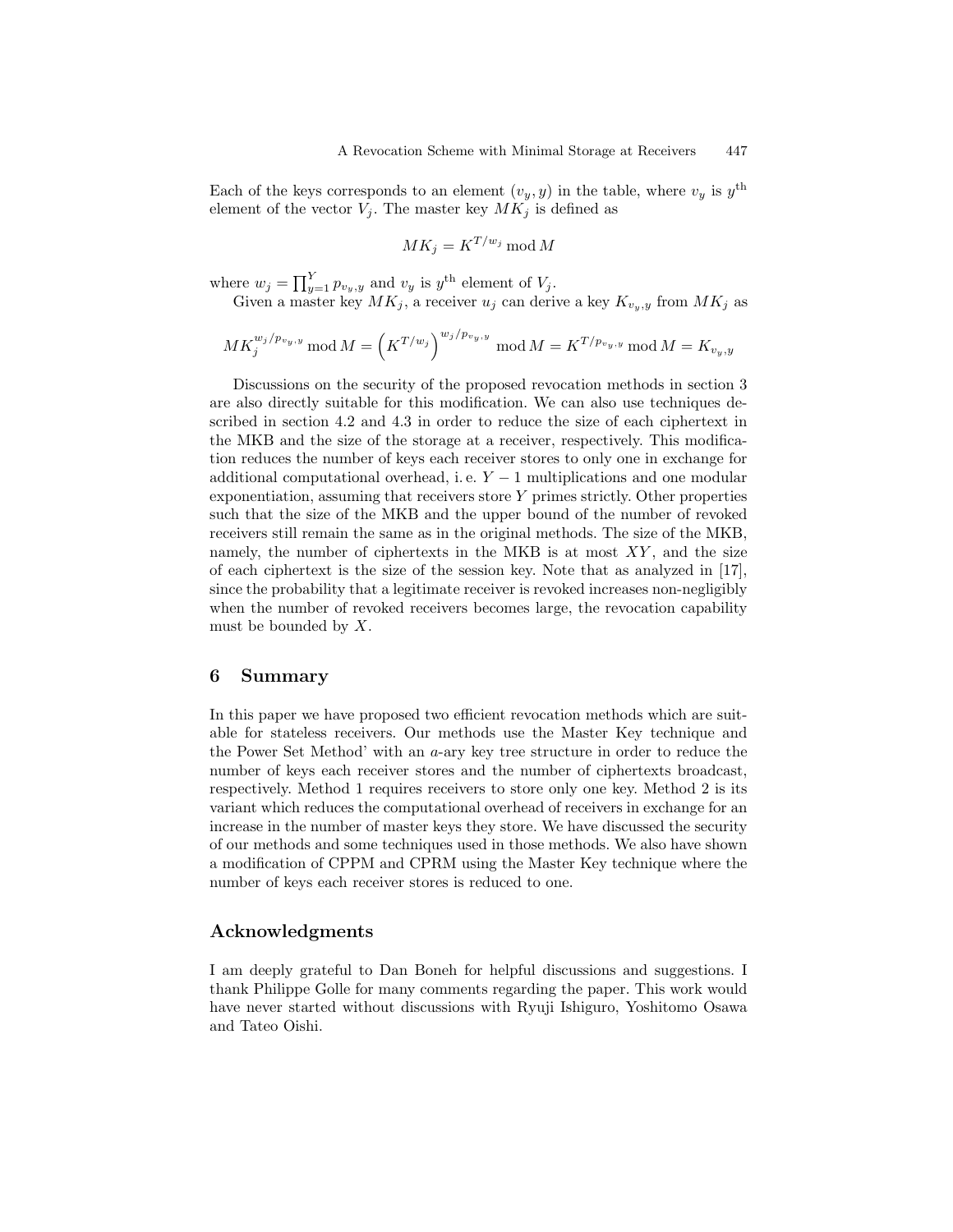### References

- 1. S. G. Akl and P. D. Taylor, "Cryptographic Solution to a Problem of Access Control in a Hierarchy," ACM Transactions on Computer Systems, Vol. 1, No. 3, pp. 239-248, 1983.
- 2. J. Anzai, N. Matsuzaki and T. Matsumoto, "A Quick Group Key Distibution Scheme with Entity Revocation," Advances in Cryptology - Asiacrypt '99, Lecture Notes in Computer Science 1716, Springer, pp. 333-347, 1999.
- 3. S. Berkovits, "How to Broadcast a Secret," Advances in Cryptology Eurocrypt '91, Lecture Notes in Computer Science 547, Springer, pp. 535-541, 1991.
- 4. D. Boneh and M. Franklin, "An Efficient Public Key Traitor Tracing Scheme," Advances in Cryptology - Crypto '99, Lecture Notes in Computer Science, Vol. 1666, Springer-Verlag, pp. 338-353, 1999.
- 5. R. Canetti, T. Malkin and K. Nissim, "Efficient Communication-Storage Tradeoffs for Multicast Encryption," Advances in Cryptology - Eurocrypt '99, Lecture Notes in Computer Science 1592, Springer, pp. 459-474, 1999.
- 6. G. C. Chick and S. E. Tavares, "Flexible Access Control with Master Keys," Advances in Cryptology - Crypto '89, Lecture Notes in Computer Science 435, Springer, pp. 316-322, 1990.
- 7. B. Chor, A. Fiat and M. Naor, "Tracing Traitors," Advances in Cryptology Crypto '94, Lecture Notes in Computer Science, Vol. 839, Springer-Verlag, pp. 257-270, 1994.
- 8. "Content Protection for Pre-recorded Media Specification" and "Content Protection for Recordable Media Specification," available from http://www.4centity.com/tech/cprm/.
- 9. W. Diffie and M. Hellman, "New Directions in Cryptography," IEEE Transactions on Information Theory, IT-22 (6), 1976.
- 10. A. Fiat and M. Naor, "Broadcast Encryption," Advances in Cryptology Crypto '93, Lecture Notes in Computer Science 773, Springer, pp. 480-491, 1994.
- 11. Y. Kim, A. Perrig and G. Tsudik, "Simple and Foult-Tolerant Key Agreement for Dynamic Collaborative Groups," Proceedings of ACM Conference on Computer and Communication Security, CCS 2000.
- 12. D. E. Knuth, "The Art of Computer Programming," vol. 2, Addison-Wesley, 1981.
- 13. R. Kumar, S. Rajagopalan and A. Sahai, "Coding Constructions for Blacklisting Problems without Computational Assumptions," Advances in Cryptology - Crypto '99, Lecture Notes in Computer Science 1666, Springer, pp. 609-623, 1999.
- 14. M. Luby and J. Staddon, "Combinatorial Bounds for Broadcast Encryptions," Advances in Cryptology - Eurocrypt '98, Lecture Notes in Computer Science 1403, Springer, pp. 512-526, 1998.
- 15. N. Matsuzaki, J. Anzai and T. Matsumoto, "Light Weight Broadcast Exclusion Using Secret Sharing," Information Security and Privacy - 5th Australasian Conference, ACISP 2000, Lecture Notes in Computer Science 1841, Springer, pp. 313-327, 2000.
- 16. D. A. McGrew and A. T. Sherman, "Key Establishment in Large Dynamic Groups Using One-Way Function Trees," Manuscript, available from http://www.csee.umbc.edu/~sherman/Papers/itse.ps, 1998.
- 17. D. Naor, M. Naor and J. Lotspiech, "Revocation and Tracing Schemes for Stateless Receivers," Advances in Cryptology - Crypto 2001, Lecture Notes in Computer Science 2139, Springer, pp. 41-62, 2001.